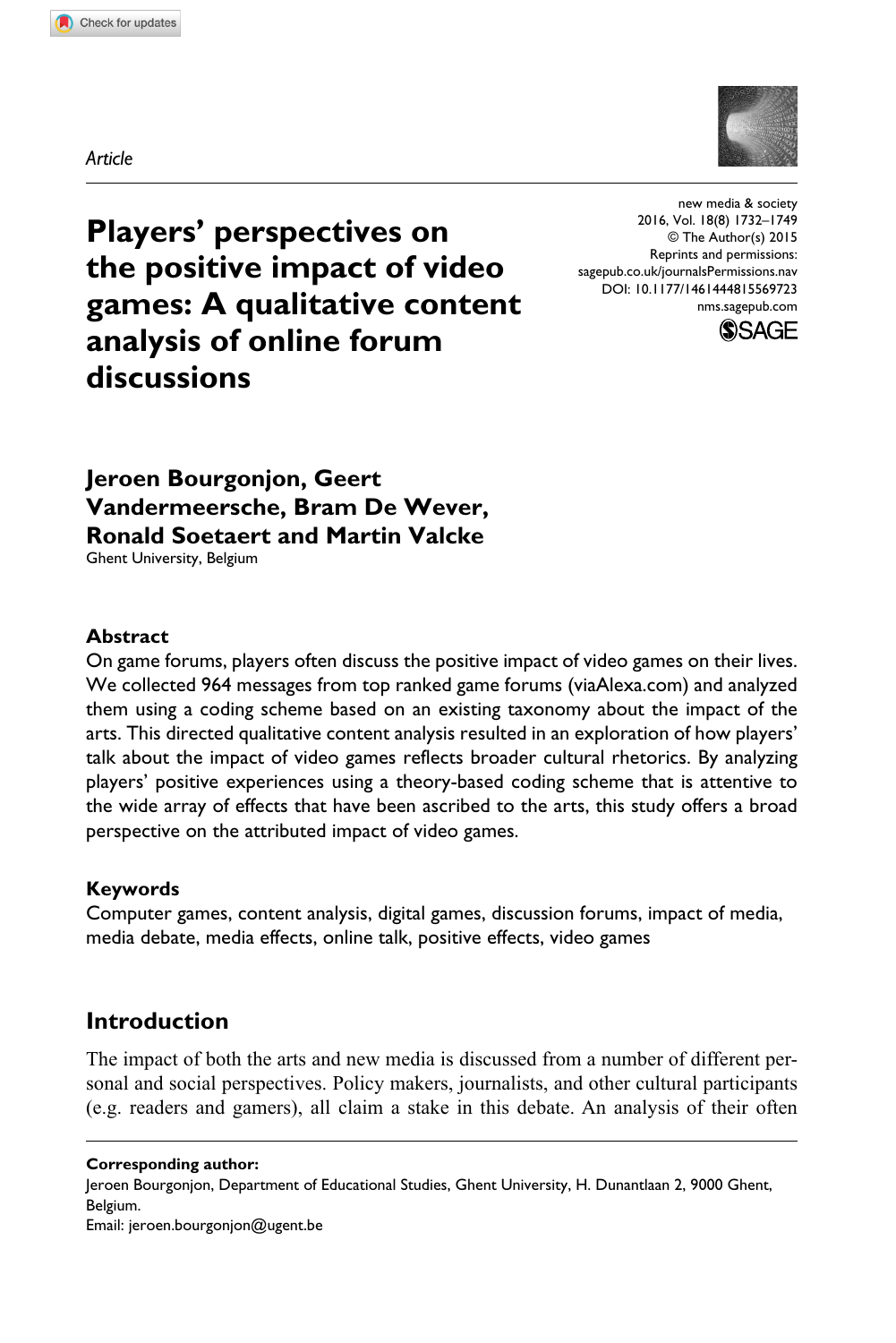conflicting perspectives can teach us about the changing social status of cultural artifacts, as different stakeholders defend their own interests and beliefs.

Recent discussions about the impact of video games stand as an exemplary case: defining what games are and what they do can be described as "a site of struggle" (McAllister, 2004: 25). An illustration of this larger debate about the definition and impact of video games is the recent inclusion of video games in the Museum of Modern Art (MoMA) in New York. While the public discussion addressed the question whether video games can be considered art that elicits powerful emotions, MoMA curator Paola Antonelli framed the debate by including them as instances of interactional design (Moore, 2013). In turn, game designers often refer to video games as a new form of cultural and artistic expression (Salen and Zimmerman, 2004). However, while some game developers argue that the full potential of video games is yet to be explored, many players already articulate the profound impact and everyday effects of video games on their lives, thus contributing to the "social institutionalization" (Stöber, 2004: 484–485) of gaming.

#### *A cautious approach to media research*

Since games represent "a site of struggle" (McAllister, 2004)—"a point in the dialectic where rhetorical forces are exerted in an effort to gain dominance over competitors, technologies, players, concerned citizens, and the media" (p. 25)—media scholars should adopt a contextualized perspective that includes an understanding of rhetorical positions in the debate. Belfiore (2009) has criticized cultural policy makers and scholars for how they ally themselves in uncomplicated ways to a single agenda in debates about the value of the arts. She suggests "a more cautious approach to the whole rhetoric of the social impacts of the arts" (Belfiore, 2006: 35). Based on the recognition that all stakeholders in the debate hold to the orthodoxy that media can have profound impact on individuals' lives (Belfiore, 2009), we will focus on a particular agent in the context of video games: gamers.

Indeed, at the level of personal experience, people have regularly expressed and shared stories of how their lives were affected by books, movies, or video games (e.g. Hormes et al., 2013). According to Belfiore and Bennett (2008), who provide an intellectual history of claims made for the impact of the arts in Western societies, these stories can be considered as "the product of widely and deeply held convictions" (11). Such statements can thus be analyzed "not as evidence of what people really know or believe, but as a form of social action which serves particular social purposes" (Buckingham, 1999: 175).

When studying the impact of video games, we therefore believe it is meaningful to map out the foundations of the debate by exploring the perspectives of players.

#### *New Rhetoric: constructing meaning through talk*

The New Rhetoric provides a relevant theory and framework for this type of analysis because it addresses people's descriptions of situations and phenomena, and how these descriptions reflect and shape our perceptions and behavior (Foss, 2004). According to Kenneth Burke (1969), a founding father of the New Rhetoric, discourse should not merely be studied as argumentative persuasion (cf. traditional rhetoric) but also as an important mechanism in the construction of meaning (p. 41). The New Rhetoric examines how people adopt and repurpose terms and arguments that have long existed in the public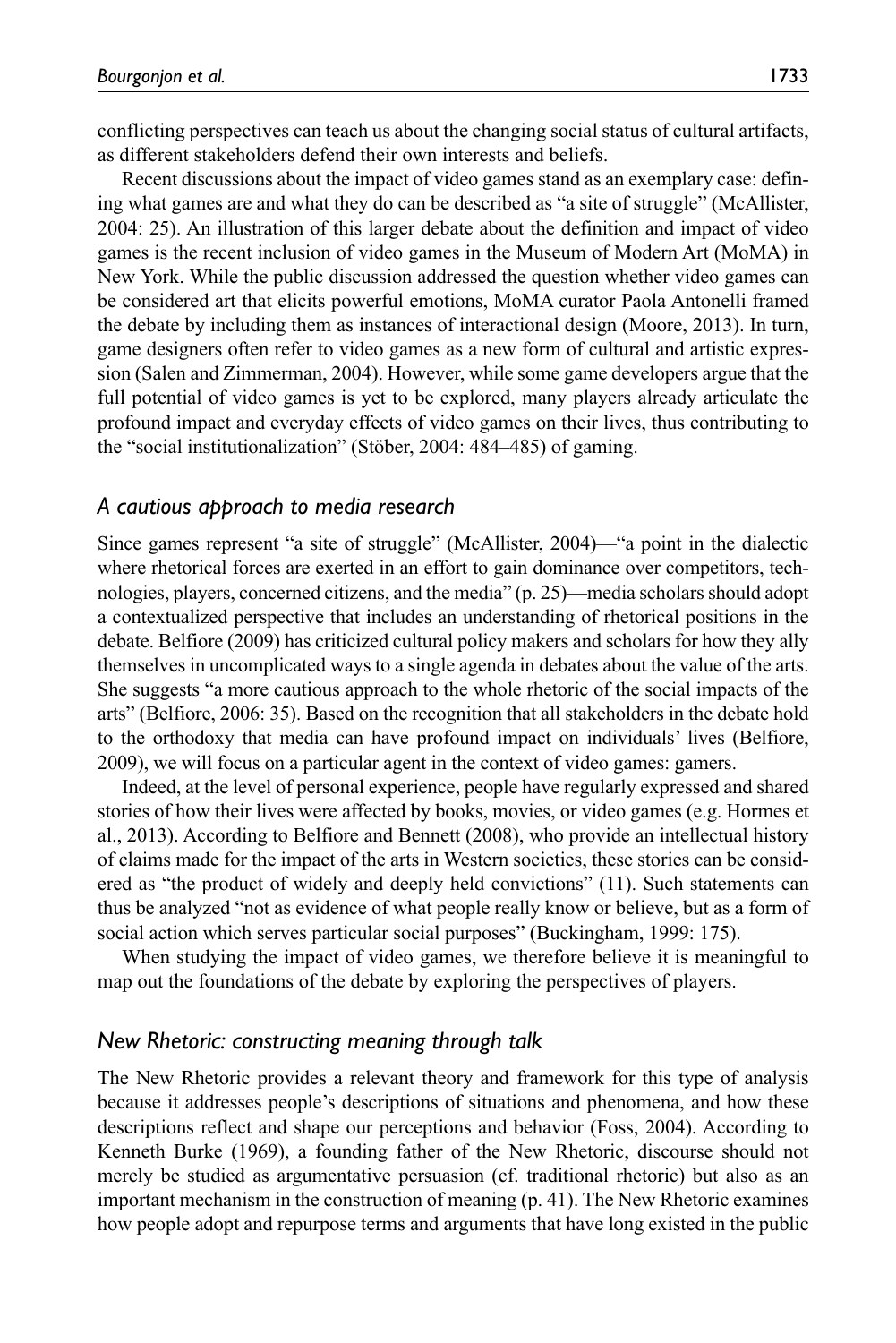sphere or intellectual tradition. It thus provides us with the epistemological basis to understand how people's talk about the impact of video games is constitutive of both the personal and social construction of the impact of video games.

### *Brian Sutton-Smith and cultural rhetoric in game studies*

Inspired by Kenneth Burke, Sutton-Smith (1997) studied the different cultural meanings of "play." He identified different cultural "rhetorics" of play, which he defined as "a persuasive discourse, or an implicit narrative, wittingly or unwittingly adopted by members of a particular affiliation to persuade others of the veracity or worthwhileness of their beliefs" (p. 8). This approach to play has influenced many scholars to also explore the rhetorical aspects of video games.

In order to resolve some of the confusion about the meaning and impact of video games, we believe it is important to study how players' perspectives reflect broader cultural rhetorics. After all, if indeed "the ways in which [the term "play"] is used and interpreted usually reveal more about the observer and their theoretical framework than the phenomenon itself" (Squire, 2008: 660), it follows that game studies should address how players describe their game experiences and how these descriptions reflect cultural rhetorics about the impact of media and art.

Whereas Sutton-Smith (1997) predominantly stressed the persuasive dimension of these cultural rhetorics, we adopt a more constructivist position. Like Salen and Zimmerman (2004), we believe that "these rhetorics […] are part of broad symbolic systems (political, religious, social, and educational) that help construct cultural meanings" (p. 518). While players may appeal to cultural rhetorics in order to legitimate and promote their activities to others, their talk also contributes to the construction of identities and the socio-cultural position of video games. According to Djikic et al. (2009), exploration of personal perspectives is precisely what is missing in the current research on the impact of the arts.

### *Research questions*

In this article, we examine how players' personal stories about the impact of games on their lives, as expressed on popular game forums, reflect these cultural rhetorics. Our main research aim is to provide insight into the diversity and complexity of players' perspectives about the impact of video games on their lives. We, therefore, conducted a content analysis using a broad coding scheme based on Belfiore and Bennett's (2008) taxonomy of the arts' impact. Through the analysis of forum messages that stress positive experiences, we aim to move beyond prior research that mainly targeted potential negative effects of gaming (see Behrenshausen, 2013; Kirsch, 2006).

# **Method**

### *Data collection*

Forum messages about the impact of games were collected from popular game forums (Table 1). These forums were selected based on their popularity, as ranked on Alexa.com.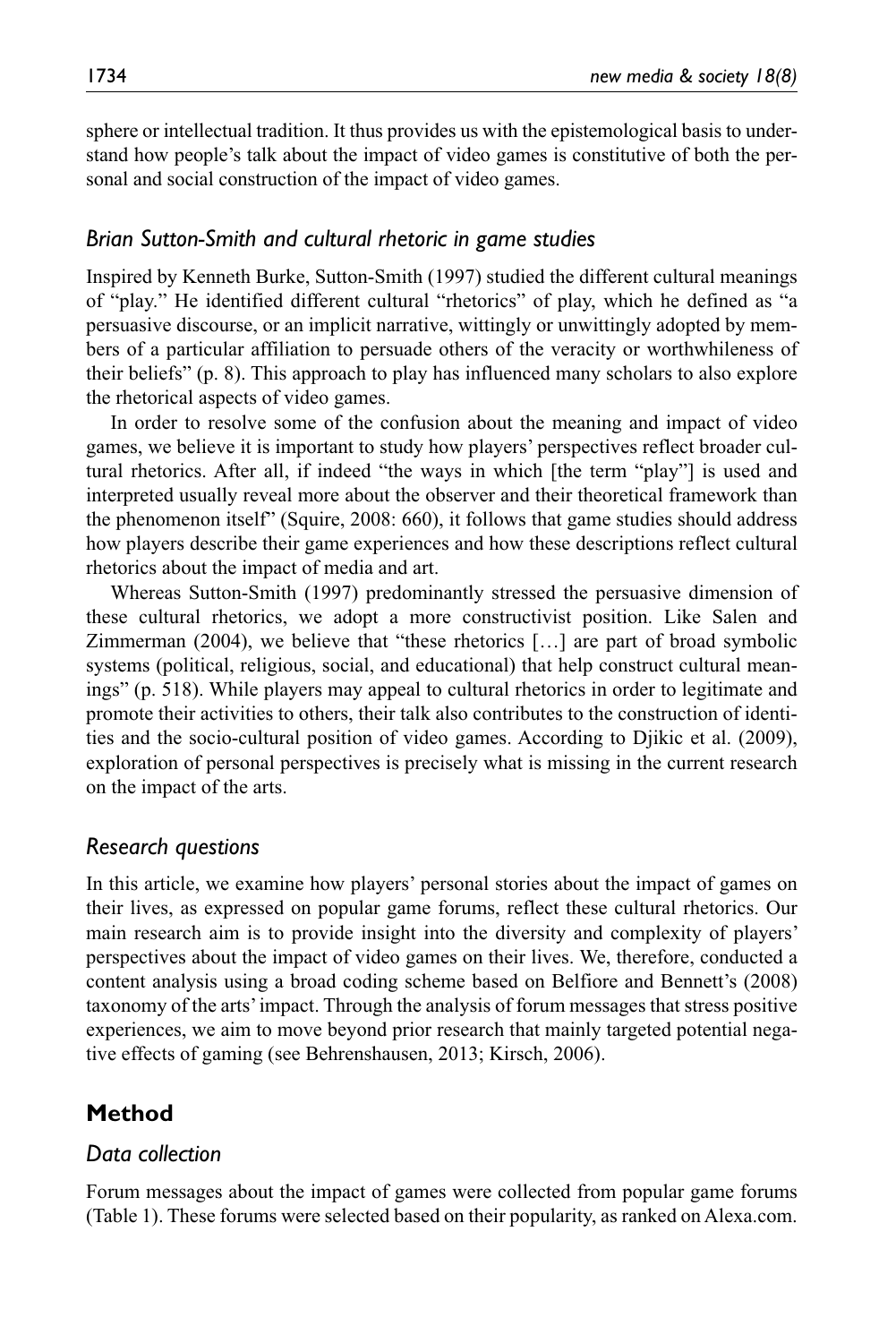| Forum                           | Threads (total $=$ 32) | Messages (total = $1615$ ) |  |
|---------------------------------|------------------------|----------------------------|--|
| <b>GameTrailers</b>             | 13                     | 597                        |  |
| The Escapist                    | 8                      | 581                        |  |
| <b>IGN</b>                      |                        | 234                        |  |
| <b>Computer and Video Games</b> |                        | 72                         |  |
| Giant Bomb                      |                        | 62                         |  |
| <b>GameFAOs</b>                 |                        | 41                         |  |
| Eurogamer.net                   |                        | 28                         |  |
|                                 |                        |                            |  |

**Table 1.** Sample selected based on Alexa.com ranking.

Each forum was scanned with the Google search engine, using multiple strings of keywords that refer to the perceived positive impact of video games. The first 100 search results were scanned for relevant threads. After three iterations—using the strings "change life," "affect life," and "impact life"—no additional unique and relevant threads were found. The resulting data consisted of 32 threads containing 1615 messages (unit of analysis). All threads were captured (available at [http://www.onderwijskunde.ugent.be/](http://www.onderwijskunde.ugent.be/files/dataNMS.zip) [files/dataNMS.zip](http://www.onderwijskunde.ugent.be/files/dataNMS.zip)), to ensure the data remained public. Informed consent from the players was not deemed necessary because no registration was required to consult these public forums (Mo and Coulson, 2008).

## *Development of the coding scheme*

All messages were screened using directed qualitative content analysis (Hsieh and Shannon, 2005), focusing on expressions of how video games positively changed the life of the players. A coding scheme was developed based on the theoretical work of Belfiore and Bennett (2008) by three scholars with a background in social sciences or the humanities and with limited to extensive gaming experience. These experts identified key concepts and operationalized them as coding categories. Two pilot studies were performed in which three authors of this article tested the scope and applicability of the coding scheme and procedure. Each author coded 100 messages in the first pilot study and 40 in the second. Particular attention was paid to the question of validity and the need for adding categories to address the variance in the data. The resulting coding scheme reflects three dimensions: metadata, categories of cultural rhetorics based on Belfiore and Bennett (2008) and categories that account for the specific context of video gaming.

*Metadata.* Along the first dimension of the coding scheme, metadata were gathered to categorize the messages in view of subsequent analysis. We accounted for messages contesting the idea that art can have a life-changing impact by labeling them as *No Life-Changing Impact*. The category *On Topic* was created to identify only those messages addressing the research question. The category *Ambiguous* was added because many messages were deemed too vague for analysis (e.g. expressions of humor and irony, trolling), hindering straightforward interpretation.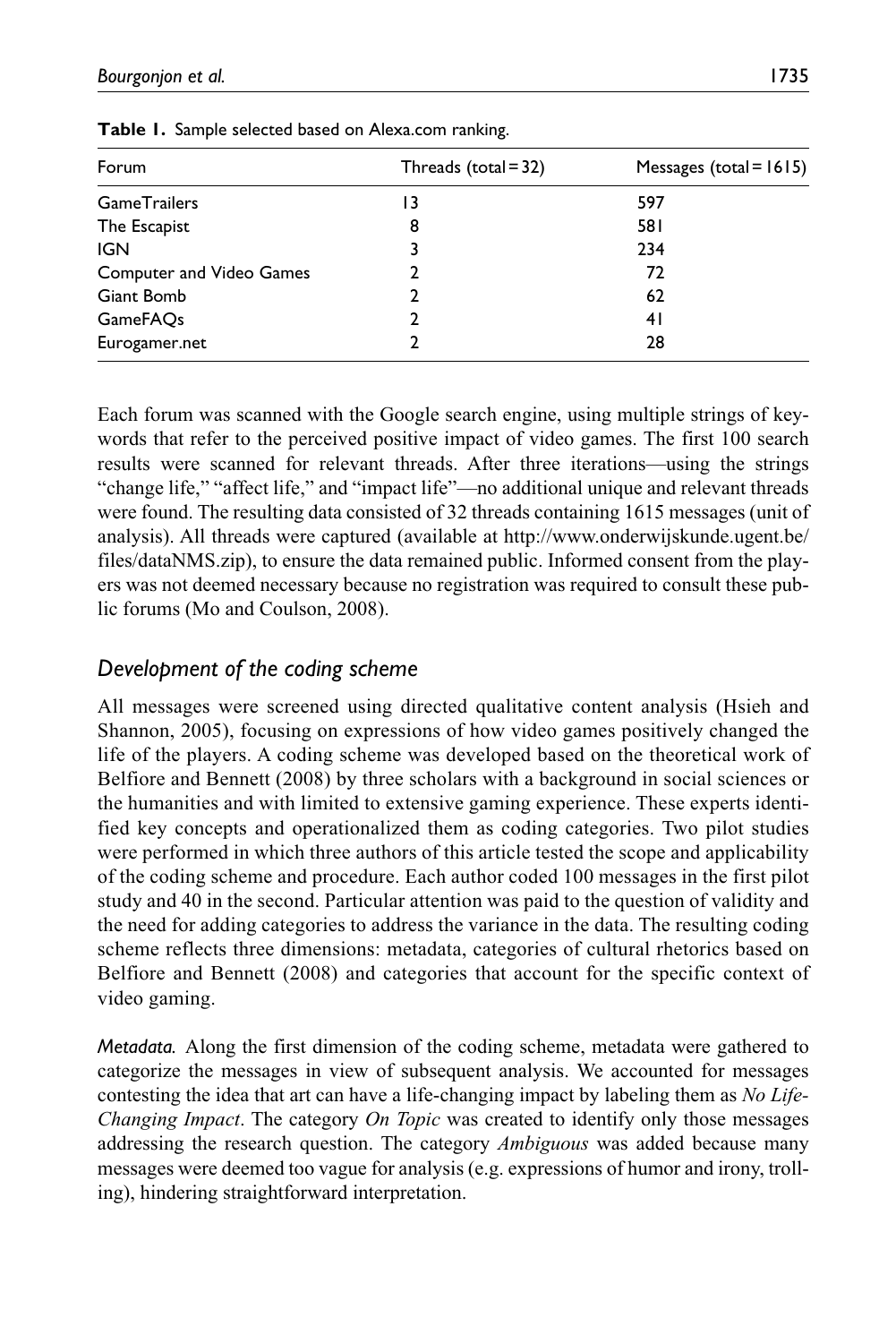*Categories based on Belfiore and Bennett.* The second dimension of the coding scheme comprises eight cultural rhetorics retained from Belfiore and Bennett (2008). As the cultural rhetorics in their taxonomy often overlap because they share historical roots, refinement was necessary in order to construct an efficient coding scheme.

The first cultural rhetoric goes back to Aristotle, who argued that spectators of Greek tragedies underwent *Catharsis*: a purification of emotions and thoughts after experiencing pity and fear for the main character's troubles. This theory became an influential cultural rhetoric: art can evoke moral catharsis through identification with characters, an emotional release, and a clarification of intellectual concepts. We coded *Catharsis* as such.

This leads to the second cultural rhetoric, which argues that the arts promote *Personal Well-Being*, either through enjoyment or by providing people moments of contemplation and therapeutic assistance, for example, consolation after hardship. Congruent with this conceptualization, we use *Personal Well-Being* as a label for messages denoting pleasure, escapism, and transportation to fantasy worlds, self-reflection, and therapy.

Another set of dominant beliefs dates back to the Latin philosopher Horace, who conveyed the long-held perspective that the arts should support *Education* and *Self-Development*. This comprises a broad collection of effects, such as the acquisition of cultural knowledge and broadening one's horizons. Despite their clear communalities, we decided to extricate these two cultural rhetorics due to their distinct meanings in game studies. Therefore, the category *Education* covers all aspects of learning, including traditional school subjects, but also stimulating intellectual curiosity, while *Self-Development* denotes a change in perspectives, beliefs, or personality.

Another set of dominant beliefs, often found in political writings, states that art supports both *Moral Improvement* and *Civilization* because it offers a representation of how things should be, serves as an antidote to society's problems, and improves empathy and moral imagination. We decided to distinguish between both categories in our coding scheme. On the one hand, the code *Moral Improvement* refers to becoming a better person and showing greater empathy. On the other hand, the category *Civilization* refers not only to making friends and joining game communities but also to increased participation in the arts and video game culture.

The seventh cultural rhetoric distilled from Belfiore and Bennett (2008) asserts that art functions as a *Political Instrument* in the formation of citizens and inspires political engagement. This conception gained relevance after the Fascist and Nazi dictatorships, although many 20th century philosophies also stress arts' emancipatory impact. We coded messages as *Political Instrument* only when literally referring to politics (i.e. by using the word "policy" or "government").

Finally, Belfiore and Bennett (2008) describe how art affects the *Social Stratification* of society: for example, knowing about art may become a mark of distinction and feeds into our understanding of social status and class. Thus, this eighth cultural rhetoric in our coding scheme refers to social and/or economic mobility.

*Additional categories accounting for the game context.* The third dimension of the coding scheme includes four categories accounting for the specific context of video gaming. In the pilot studies, data that could not be coded using the initial coding scheme were identified and analyzed separately "to determine if they represent a new category or a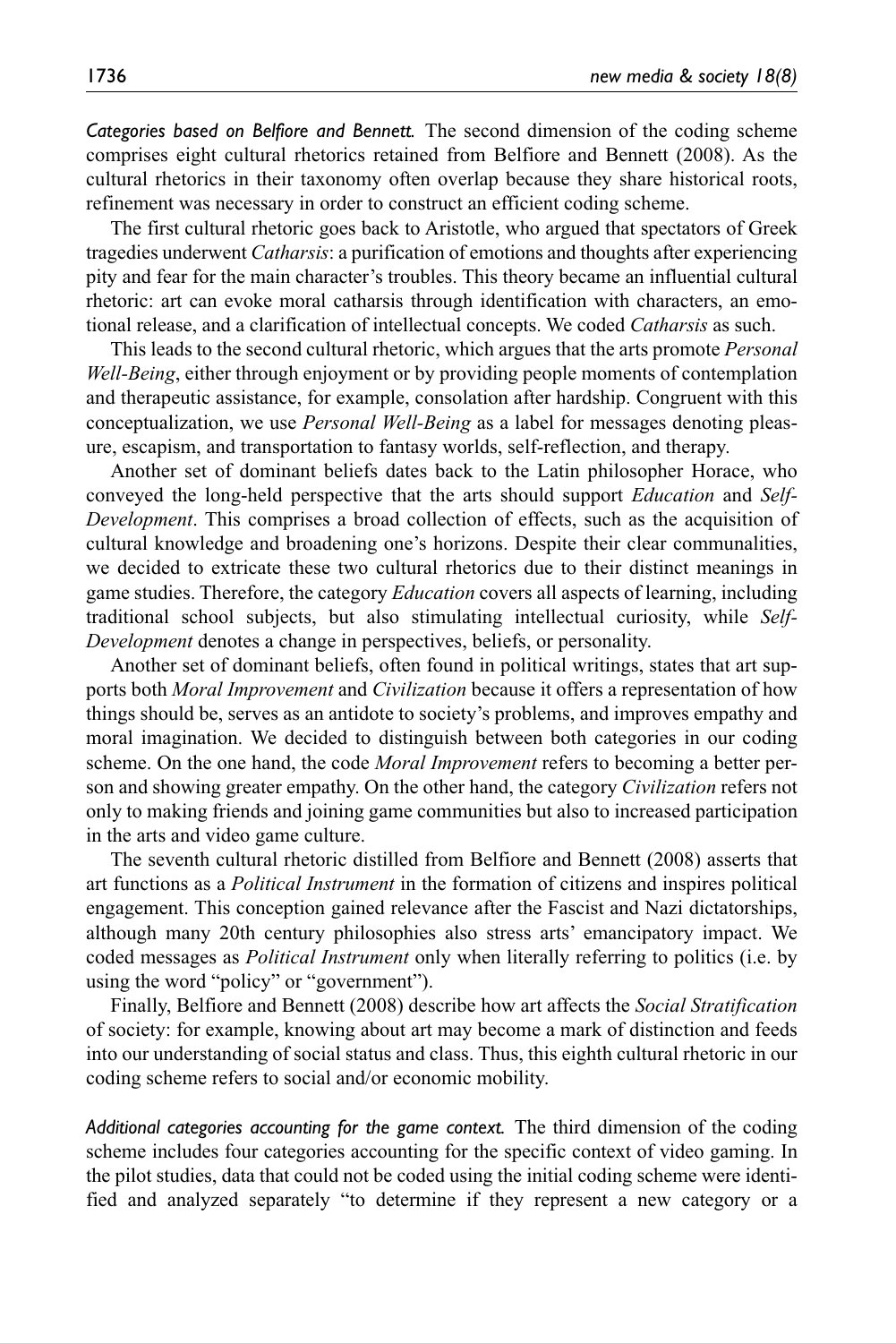subcategory of an existing category" (Hsieh and Shannon, 2005: 1282). Below we provide an overview of these categories that were induced from the data.

*Significant Part of Life* covers how games that were played for a long time can become part of players' gaming biographies. *First Game* captures whether a life-changing experience occurred when forum members played their first game. *Appreciating Game Design* denotes a broader reflection on the genre or medium of games. The category of *Real-Life Action* refers to actual behavior—as opposed to thoughts and feelings—inspired by playing video games.

# *Content analysis*

Using this newly developed coding scheme, we performed a directed qualitative content analysis (Hsieh and Shannon, 2005). First, for each message (unit of analysis), the trained coders determined whether or not each category was present (scored dichotomously as 1 when present or 0 when absent). This implies that each unit of analysis received multiple codes, as a message could contain references to multiple cultural rhetorics. We calculated descriptive statistics about the prevalence of each category. Second, common practice in directed qualitative content analysis is the use of exemplars to illustrate the different codes. Therefore, each coder was asked to flag messages that could be considered "representative" or "interesting," in order to facilitate and improve the qualitative interpretation of the descriptive statistics.

### *Interrater reliability*

Two coders were trained on the basis of a 30-minute introduction to the coding scheme and 3 hours of cooperative coding in close collaboration with the authors. The remainder of the coding was carried out independently. To allow calculation of interrater reliability, 10% of the threads were randomly selected for double coding. The other 90% were randomly divided over the two coders.

Percent agreement for all categories was between 93.7% and 100%. Krippendorff's  $\alpha$ was between .70 and 1 for all but two categories. The categories reflecting low alphas— *Social Stratification* (α=.00) and *Moral Improvement* (α=.40)—were excluded from further analysis, although the low alphas were probably due to low prevalence (as percent agreement was acceptable and Krippendorff's α corrects for chance).

# **Results and discussion**

### *Descriptive statistics*

After removing messages not containing cultural rhetorics  $(n_{\text{on topic}}=1166; n_{\text{ambiguous}}=88;$  $n_{\text{no life-changing impact}}$ =134), 964 individual messages were included for analysis. On average, each individual message (within this set of 964 messages) referred to 1.56 (standard deviation [*SD*]=1.23) cultural rhetorics. Interestingly, 80.8% of the messages only drew upon a single cultural rhetoric. To contextualize the data, Table 2 lists an overview of the most cited games.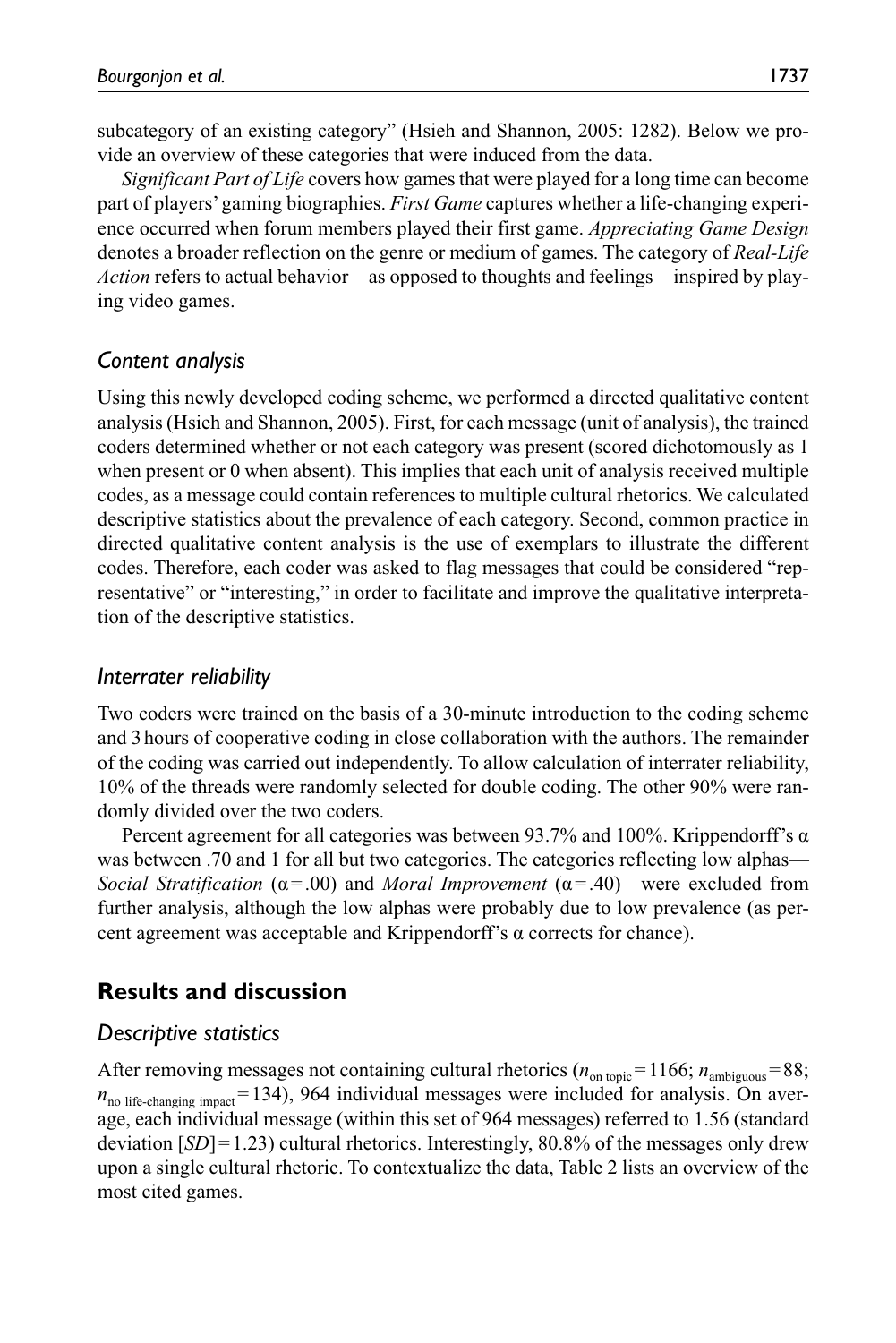| Game title                       | Times cited | Percentage of posts | Percentage of<br>cited titles |  |
|----------------------------------|-------------|---------------------|-------------------------------|--|
| World of Warcraft                | 77          | 4.77                | 2.34                          |  |
| Final Fantasy 7                  | 70          | 4.33                | 2.13                          |  |
| Metal Gear Solid                 | 68          | 4.21                | 2.07                          |  |
| Pokémon Red/Blue/Yellow          | 63          | 3.90                | 1.92                          |  |
| Legend of Zelda: Ocarina of Time | 54          | 3.34                | 1.64                          |  |
| Super Mario Bros                 | 48          | 2.97                | 1.46                          |  |
| Half-Life                        | 42          | 2.60                | 1.28                          |  |
| <b>BioShock</b>                  | 36          | 2.23                | 1.09                          |  |
| Halo                             | 36          | 2.23                | 1.09                          |  |
| Half-Life 2                      | 35          | 2.17                | 1.06                          |  |

| Table 2. Top 10 most cited game titles. |  |  |  |  |  |
|-----------------------------------------|--|--|--|--|--|
|-----------------------------------------|--|--|--|--|--|

The total number of cited titles was 3288.

The results of the content analysis are summarized in Table 3. In what follows, we will discuss each cultural rhetoric according to its prevalence in the data and enrich the analysis with quotes. These citations are presented unaltered, although full titles of games are inserted to increase readability.

#### *Categories based on Belfiore and Bennett*

*Civilization.* From the categories based on Belfiore and Bennett (2008), the most commonly cited cultural rhetoric is *Civilization* (33.9%,  $n=327$ ). Given its threefold operationalization in the coding scheme, the data were examined according to the distinctions "community," "art participation," and "participation in video game culture."

The first component, that is, belonging to a community, was mentioned in 11.4%  $(n=110)$  of the messages. Previous research identified this type of socialization as an important motivation for playing video games (Yee, 2006). The high prevalence of this cultural rhetoric suggests that video games also have a profound impact on players:

From gaming […] I have a core group of friends who I have met and got close to online to the point I have been to one guy's wedding and cuddled his new born son. Also through gaming I can safely say I have met the love of my life and now happily residing in Finland with him.

Although we did not differentiate between game genres, our findings coincide with Cole and Griffiths (2007): about 75% of the players surveyed about social interactions in and around massively multiplayer online role-playing games (MMORPGs) believe having made good friends while gaming, yet only half of them think online friends are comparable to real-life friends. We found similar messages about the quality of friendships and the distinction between online and offline friends: "Counter-Strike Source got me a bigger MSN contact list. Before i joined my clan i had about 6 contacts now i have around 27 the scary thing is i will probably never meet any of them." Players are aware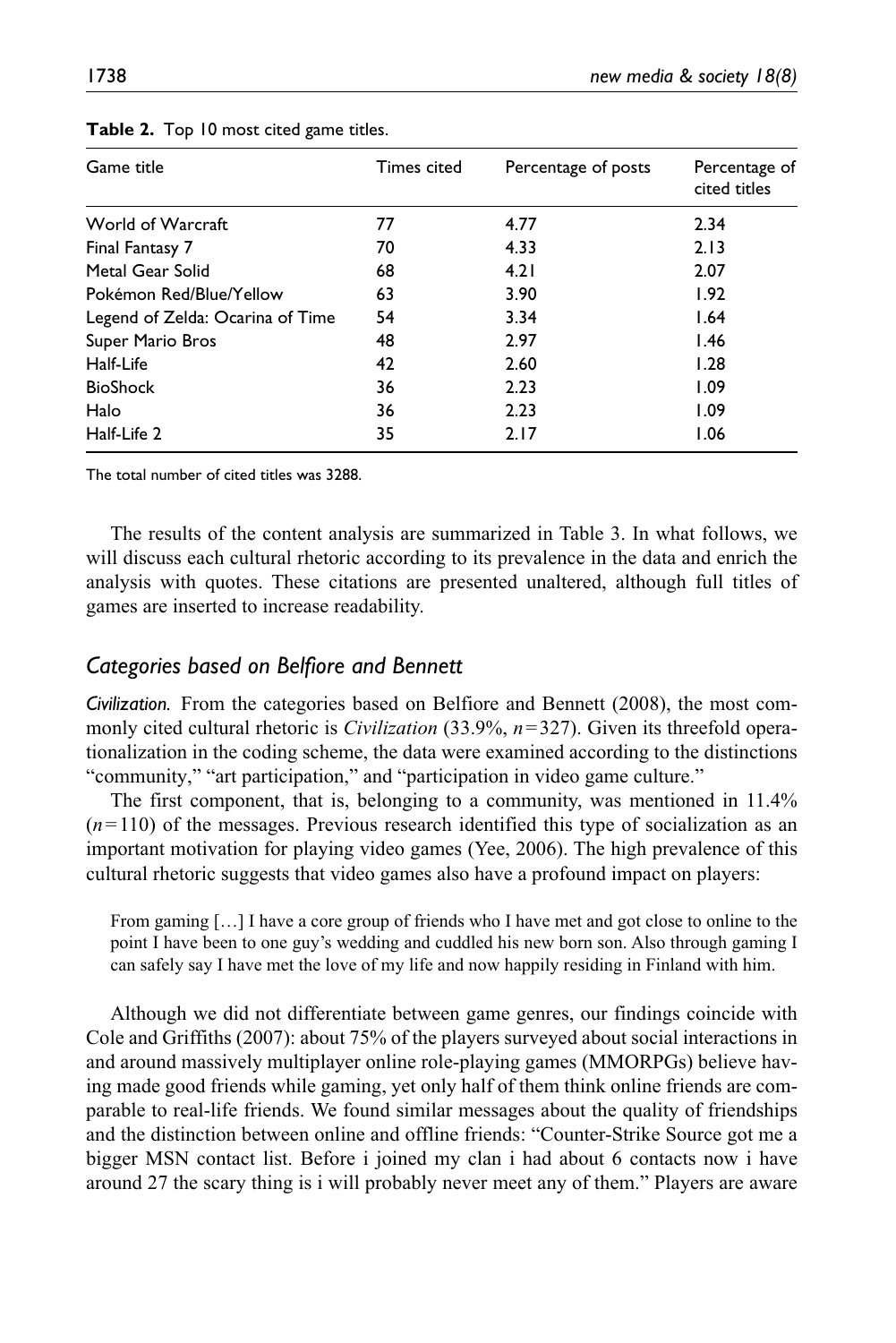| Category                                              | Krippendorff's $\alpha$ | Percentage | Percentage of on-topic<br>postings $(N=964)$ |  |
|-------------------------------------------------------|-------------------------|------------|----------------------------------------------|--|
|                                                       |                         | agreement  |                                              |  |
| Metadata                                              |                         |            |                                              |  |
| On topic                                              | .95                     | 97.9       | 100 <sup>a</sup>                             |  |
| Ambiguous                                             | .80                     | 97.4       | 0a                                           |  |
| No life-changing impact                               | 9۱.                     | 98.4       | $0^a$                                        |  |
| Categories based on Belfiore and Bennett (2008)       |                         |            |                                              |  |
| Civilization                                          | .86                     | 94.7       | 33.9 <sup>a</sup>                            |  |
| Self-development                                      | .84                     | 94.7       | 26.2 <sup>a</sup>                            |  |
| Personal well-being                                   | .85                     | 96.3       | 24.5a                                        |  |
| Catharsis                                             | .86                     | 97.4       | 16.3 <sup>a</sup>                            |  |
| Education                                             | .89                     | 98.4       | 13.7 <sup>a</sup>                            |  |
| Moral improvement                                     | .40                     | 98.4       | 2.2                                          |  |
| Political instrument                                  |                         | 100        | 1.2 <sup>a</sup>                             |  |
| Social stratification                                 | .00                     | 98.9       | 0.1                                          |  |
| Additional categories accounting for the game context |                         |            |                                              |  |
| Significant part of life                              | .83                     | 94.2       | 30.3a                                        |  |
| Appreciating game design                              | .79                     | 95.8       | 18.8 <sup>b</sup>                            |  |
| First game                                            | ا 8.                    | 97.9       | 13.7 <sup>a</sup>                            |  |
| Real-life action                                      | .70                     | 93.7       | 8.6 <sup>b</sup>                             |  |

**Table 3.** Results of the content analysis.

 $^{\rm a}$ Krippendorff's  $\alpha$  > .80.

bKrippendorff's  $\alpha$  between .667 and .80 only allowing tentative conclusions.

of society's low regard for friendships formed in gaming communities: "I also met a lot of people (who I've never met in person) who I would consider better friends than people I see on a daily basis. Sad, but true."

Besides references to "community," we also found 243 messages (25.2%) describing how players felt stimulated to consult other works of art because of gaming. However, when distinguishing between participation in traditional art and in video game culture, a different picture emerges: participation in traditional arts was mentioned in merely 2.4%  $(n=23)$  of the messages. Despite their low prevalence, these messages offer a perspective on how games involve players in music, architecture, or literature:

Other games that have impacted me were Eternal Darkness, which (in addition to having an amazing narrative) led me to begin reading H.P. Lovecraft, which I love. Also BioShock led me to seek out and read Ayn Rand's The Fountainhead and Atlas Shrugged, which I also feel is a positive impact.

Some scholars are now using video games as tools for promoting literature and poetry (Gerber, 2009). Therefore, we also measured how often players mention how specific games stimulated further participation in game culture (23.4%, *n*=226): "NBA Jam got me into sports games. […] OVERALL I would say Super Metroid is what made me love games like I do." A closer examination of the data shows that these games are not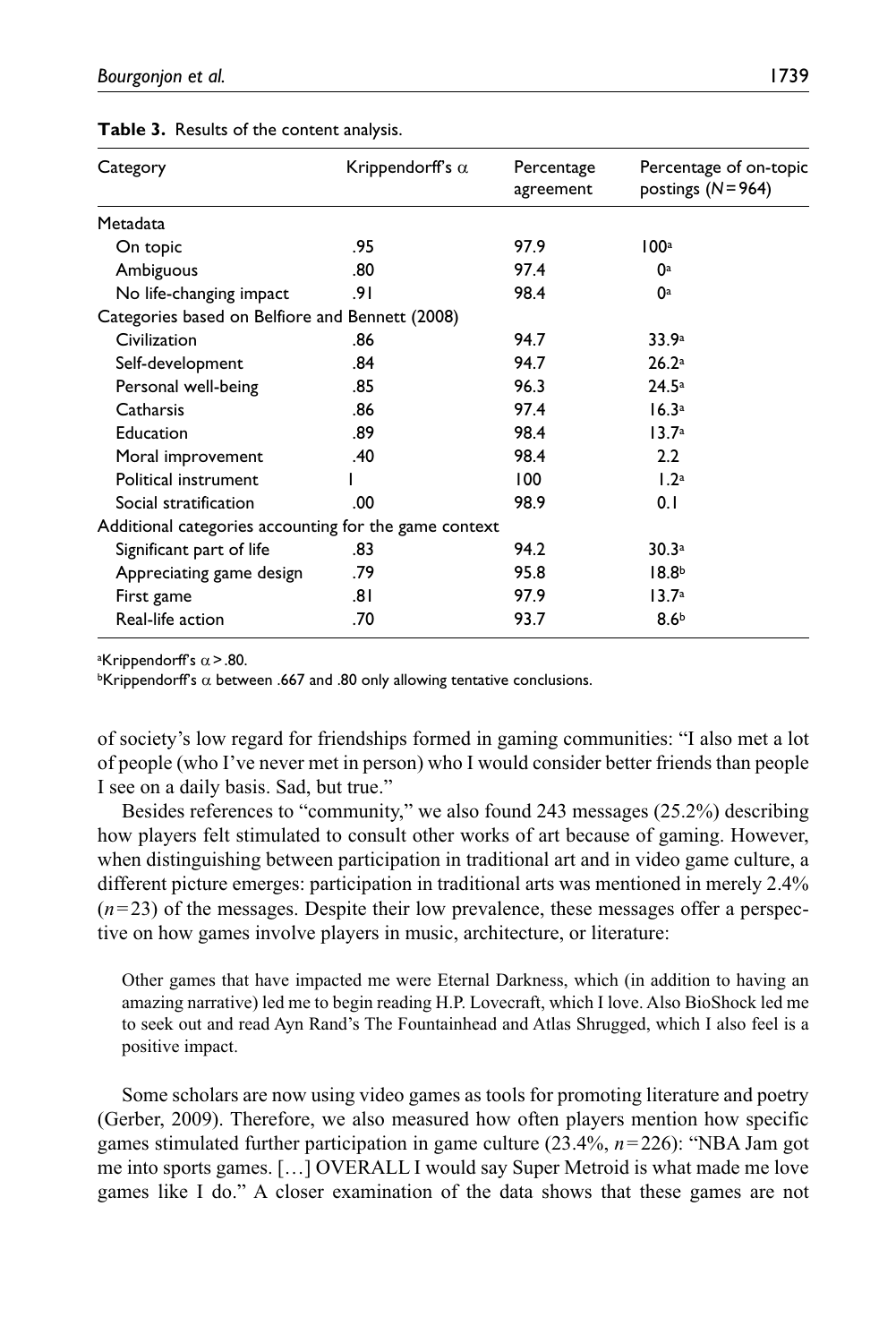necessarily the *First Game* (13.7%, *n*=132) they played, as the positive correlation between *Civilization* and *First Game* is rather small (*r*=.21, *n*=964, *p*<.001).

*Self-development.* The second most frequent cultural rhetoric was *Self-Development*. More than a quarter of the messages  $(26.2\%, n=253)$  present a change in perspective, sometimes leading to a revision of attitude or personality.

Within the academic literature, Poels et al. (2014) revealed that intensive game play can shape players' perceptions and associations because "elements from the game world can trigger thoughts and imagery outside the game world, influencing the perception and interpretation of stimuli in everyday life" (1). In the forums, we found messages illustrating this development:

It sounds silly, but exposing myself to a lot of video games, books, and movies since I was young has certainly affected my outlook on life and worldview. Many people scoff at the archetypal hero and the notions he or she throws around, but those are things I've internalized and worked into the way I see things.

Besides altering perceptions, we also found many reports of how games persuade players to take on divergent perspectives and/or adopt new beliefs. These forum messages confirm previous claims that video games are a medium with expressive underlying rhetorical processes (Bogost, 2007)—yet, further research is necessary to clarify the exact nature of these persuasive processes:

For me, Lost Odyssey would have to be the one game in my life that has really altered my perspective of things. After playing it, I began looking at things very differently. After all, having just spent the last however many hours seeing the world through the eyes of a man who could never die, and always lived on regardless of those he left behind, you can't help but be affected in some way.

This message illustrates that games can evoke a change of mind and supports the claim that video games can be considered, in Kenneth Burke's terms, "equipment for living" because they both offer a perspective on how other people interpret specific problems, dilemmas, and situations in life and suggest potential ways of dealing with them (Voorhees, 2009). However, Burke also warned that new perspectives are not necessarily better, which is reflected in some of the forum messages: "For me, games like Dead Space 1 and Metal Gear Solid 3 made me realize that women can't be trusted with nothing."

Some media scholars claim that changes in attitude can result in revisions of a person's identity. Video games stimulate experimentation with identity, as they allow players to behave and represent themselves in distinctive ways that are free from immediate and direct real-life consequences (Turkle, 1995). This play with self-representations can in turn affect the player's real-life identity, a process which Yee and Bailenson (2007) have named the Proteus effect:

The Half Life series, Mass Effect series, BioShock, Fable 3, Call of Duty: Modern Warfare 1 & 2 (and probably a few others […]) have altered how I look at and go through life for the better (I tend to think things through a bit more and think more about the consequences).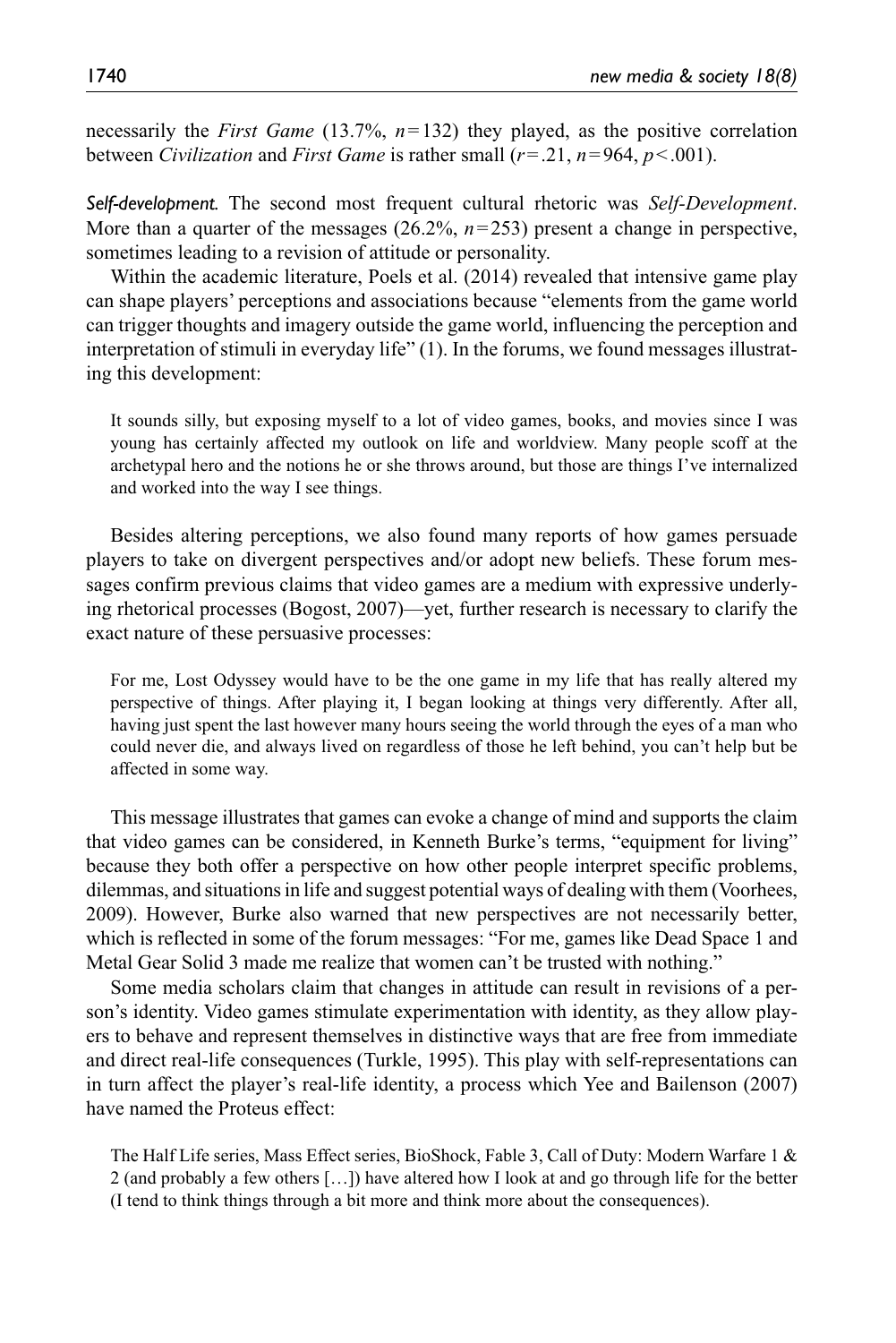*Personal well-being.* In 24.5% (*n*=236) of the messages, the cultural rhetoric of *Personal Well-Being* was conveyed. This category includes pleasure/enjoyment, self-reflection, escapism, and the therapeutic use of games.

According to Sweetser and Wyeth (2005), player enjoyment is the "single most important goal for computer games" (p. 1). Indeed, many forum messages mention pleasure as a memorable experience: "Basically, I play video games near everyday for a few hours a day. Its just something I do for fun I guess." However, similar to many scholars (e.g. Gee, 2003), players also criticized pleasure as a life-changing experience that is central to video gaming: "No video game has ever impacted my life. They're merely entertainment, not life changing events. Getting through boot camp, hearing i was a father, those are life changing events friend." This minimization of pleasure has previously been documented in literary studies, where Ross (1999) showed that some readers do not consider pleasure a sufficient answer to the question of how books can change our lives. Likewise, players might also rank pleasure low on the cultural hierarchy.

Academics argue that games can be beneficial in other domains of *Personal Well-Being* besides mere enjoyment. Ryan et al. (2006) insist that games should be studied for how and when they provide immediate psychological satisfactions and add that the impact of games on well-being is more profound when players feel competent during play. In addition, Allahverdipour et al. (2010) found that, in contrast to excessive gaming, only moderate play supports *Personal Well-Being*. Forum participants claim to be aware of the dangers of playing too long and often associate excessive play and addiction-like practices with the genre of MMORPGs. A typical example is the player claiming that World of Warcraft has affected him by "fucking up a year of my life."

However, players differentiate between excessive play and temporarily escaping daily life: "To me, gaming is mostly about relaxing, relieve stress and get a little lost in world different from the real one, where you don't have to worry about pretty much anything." Video games appear to offer relaxation and a withdrawal from our highly competitive society, which is ironic since most video games thrive on competition (Turkle, 1995). Within academic rhetoric, escapism has a rather negative connotation as it was found to correlate with deteriorated well-being (Kaczmarek and Drazkowski, 2014). Yet, Gee (2007) argues that "there are escapes that lead nowhere, like hard drugs, and escapes like [...] gaming that can lead to the imagination of new worlds, new possibilities to deal with those perils and pitfalls, new possibilities for better lives for everyone" (p. 12).

Besides escapism, players also report using games more actively as a form of selfmedication or therapy:

Worms: Armageddon broke me out of my shell back in high school and was a major factor in stamping out my depression.

Final Fantasy VII helped me get through with a very tough spot in my life where I was contemplating suicide. Thus, it's one of my forever-favorites.

Research also suggests that players can use video games to reduce depression and hostile feelings through mood management (Ferguson and Rueda, 2010), and recently, scholars have also started advocating the use of video games in institutionalized rehabilitation and therapy (Ceranoglu, 2010).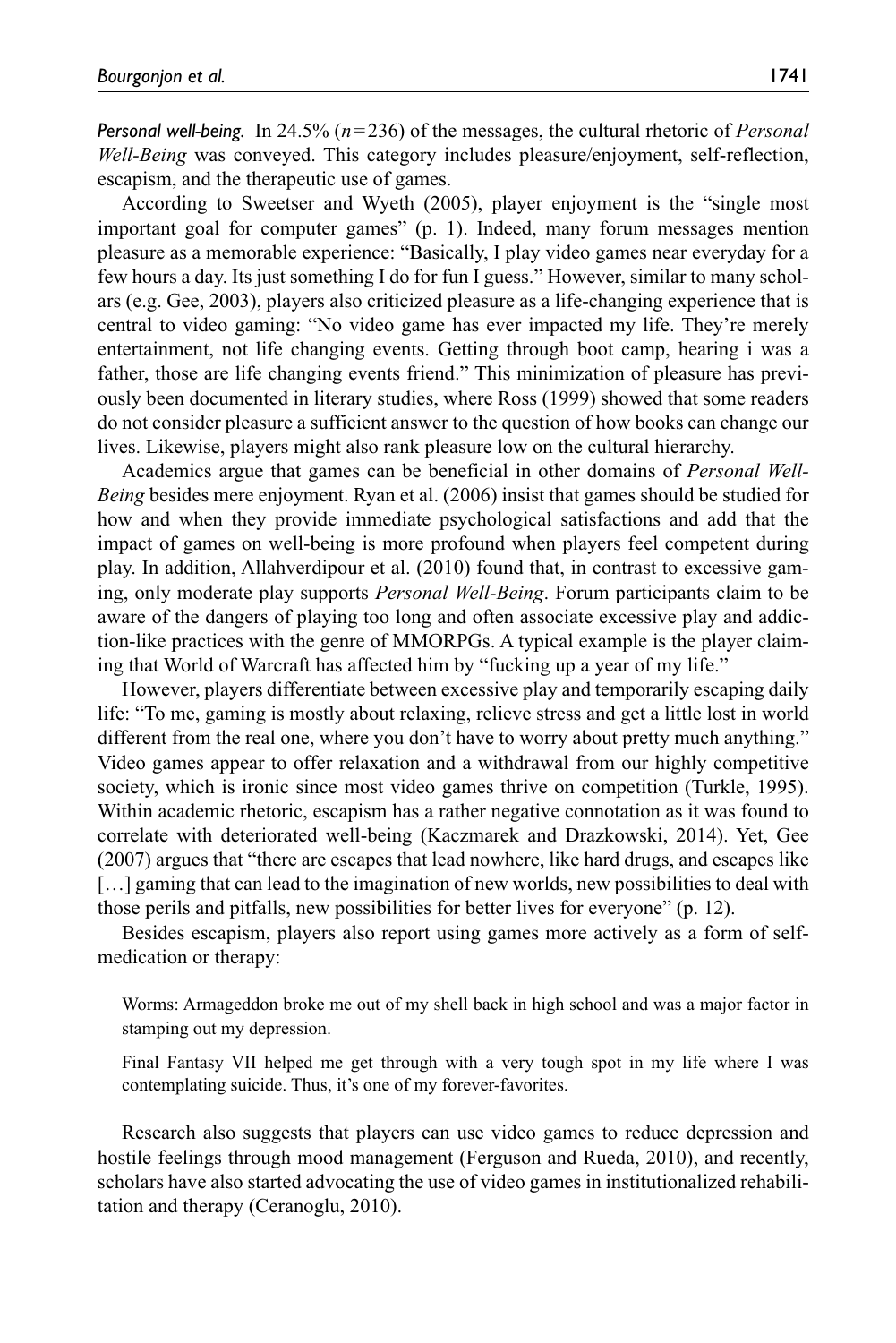*Catharsis.* References to *Catharsis* were found in 16.3% (*n*=157) of the forum messages. Within media studies, *Catharsis* has often been conceptualized as reducing feelings of aggression or venting frustration. However, this interpretation has received substantial criticism since laboratory experiments did not find consistent evidence of reduced hostile impulses shortly after playing violent video games (Bushman et al., 2001). Nonetheless, we found many forum messages describing how video games provided opportunities for venting anger and aggression:

Violence in video games is fun and has no negative impacts on me outside of video games, if anything taking out my anger by curb stomping some zombies in a video game is much safer than me taking out my anger by curb stomping people IRL.

Of course, such messages neither confirm nor falsify that gaming affects behavioral impulses as they merely reflect players' beliefs instead of behavior. Yet, we found additional forum messages such as "it helps me relax, laugh when I'm playing with friends and forget the problems at times," which did not focus on cathartic effects associated with aggression, but rather associated games with a release of stress and sadness. This is consistent with the original Aristotelian interpretation, which also addressed identification with characters or ideas, and the search for emotional and intellectual release. As our study conceptualized *Catharsis* accordingly, we could identify forum messages such as the following:

Video games were important to me as a youth. […] When shit would go bad with my family, with my father, and it always did, I would go and play video games for as long as I could. [...] Still being in elementary school, I knew no other ways to deal with my problems. I would feel better when all I could hear was the battle music from Final Fantasy, or the agressive [sic] screams from Bloody Roar.  $[\dots]$  I realized that games  $[\dots]$  remained the best way for me to release tension.

*Education.* Within academia, the relation between video games and education is an important and well-documented field of interest (Gee, 2003). Similarly, more than one out of 10 forum messages explicitly refer to *Education* (13.7%, *n*=132). However, where research mainly addresses two perspectives on commercial games and education (Linderoth, 2012)—the use of video games as tools in education and the analysis of how they operate as powerful learning environments—almost all forum messages mentioning *Education* stick to the latter perspective. Few players mention educational games. In comparison, many others claim to have learned something from entertainment titles such as *Age of Empires* or *Call of Duty*: "Through Age of Empires and Age of Mythology, I learned a bit of interesting information about history and mythology."

Players seem eager to explain what they have learned through game play. This contrasts with academic literature, where content has received surprisingly little attention, with leading authors even explicitly avoiding the discussion (Gee, 2003). Potential explanations could be the preference for teaching higher order thinking skills rather than facts and figures, hesitation to get embroiled in the contentious debate about potential negative effects, and the lack of a clear link with the traditional school curriculum—an important factor in the adoption of game-based learning (De Grove et al., 2012; Squire,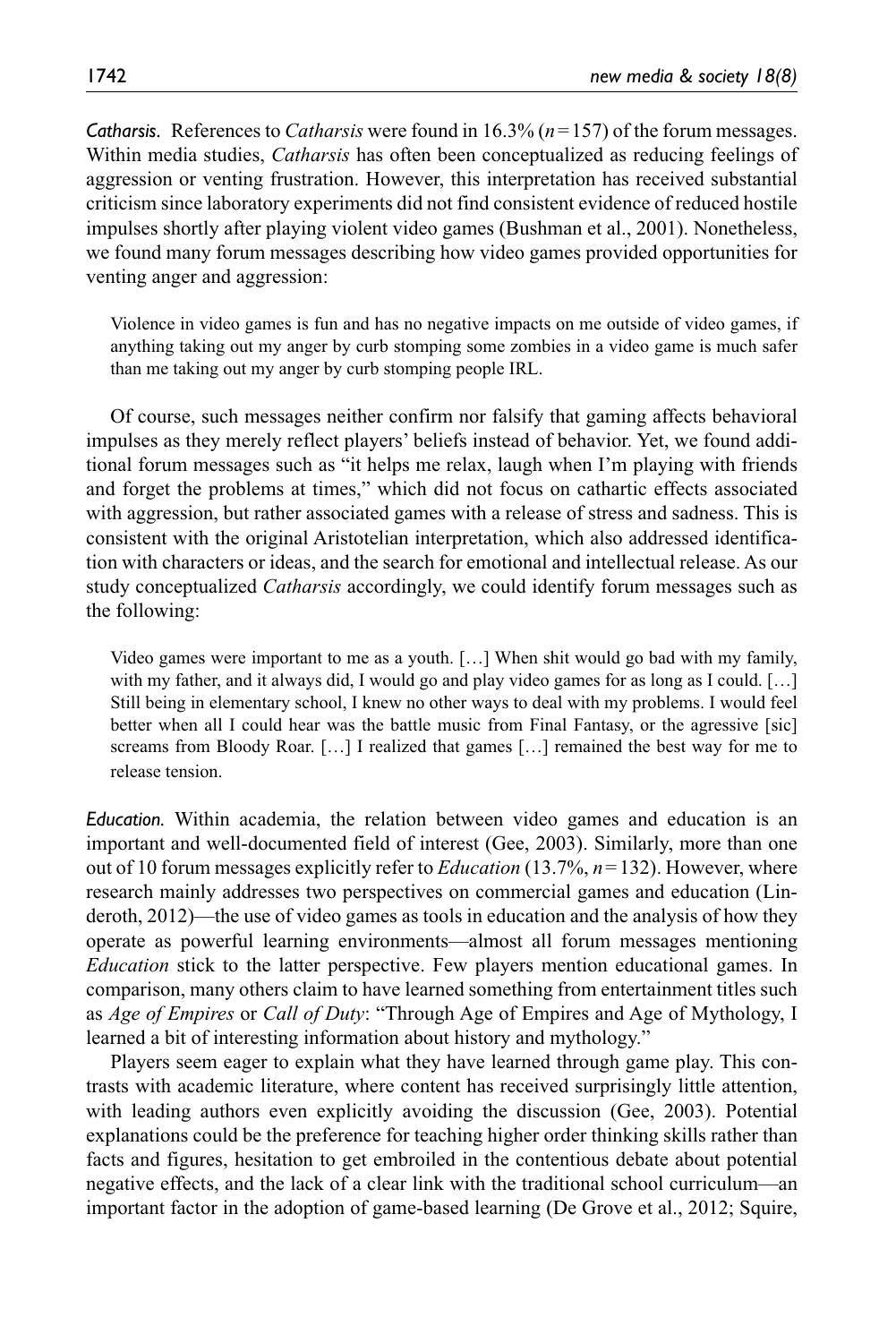2002). Players were less hesitant and discussed freely what specific knowledge they had gained, such as "Pokémon taught me that water conducts electricity." Yet, instead of providing details, players also often reported how video games had stimulated their curiosity, thus raising interest in school subjects such as physics, history, and philosophy:

The Chrono series spurred my interest in time travel and parallel dimensions. So much so that I'm familiar with scientific theories dealing with string theory, and the 11th dimensions. I plan to eventually write a fictional story pertaining to that subject … "the butterfly effect."

Other recurring perspectives show that games can assist players in becoming more competent in their native language and in learning the basics of foreign languages:

Playing games like Final Fantasy VII and Diablo helped build vocabulary for the SAT. Honestly, somebody should put together a list of must-play videogames to help your SAT vocab.

*Political instrument.* Political games are said to enrich players' knowledge of governance and political discussions with friends through the creation of a political self (Neys and Jansz, 2010). However, in our data, we hardly found any explicit political references  $(n=12, 1.2\%)$ , suggesting few players consider the political potential within the question of how video games changed their lives.

In addition, because of the low prevalence, our data could prove nor disprove the common belief that young people are alienated from and cynical about politics (Buckingham, 1999: 178). Of the 12 messages, 4 reflected such cynicism:

Metal Gear Solid and Metal Gear Solid 2, by far. I don't think I'd be so intrigued with the game of politics and governmental corruption if it wasn't for these games. […] I'd actually argue that The Patriots are essentially a fictional representation of the shadow government (probably commprsed [sic] of heads of industry and the world central banking system) that most likely has influence over ouor [sic] government today.

Street et al. (2012) argue that video games evoke political discourse by provoking debate about the impact of gaming. Players position themselves in this debate by demonstrating awareness of gaming's social construction and the capacity to separate the real and the game world. This supports Buckingham's (1999) plea for a broader definition of politics to capture the everyday political experiences of young people and the impact of popular media on politics. As such a broad conceptualization overlapped with other cultural rhetorics, the low prevalence of *Political Instrument* is to be understood in relation to a strict definition of politics.

### *Additional categories accounting for the game context*

*Significant part of life.* Besides the cultural rhetorics distilled from Belfiore and Bennett (2008), we included categories to explain additional variance in the forum messages. An important addition is the category of *Significant Part of Life*. More than one out of three messages (30.3%, *n*=292) contained references to how long a specific game was played, with some even arguing that a specific game had become part of their gaming biographies: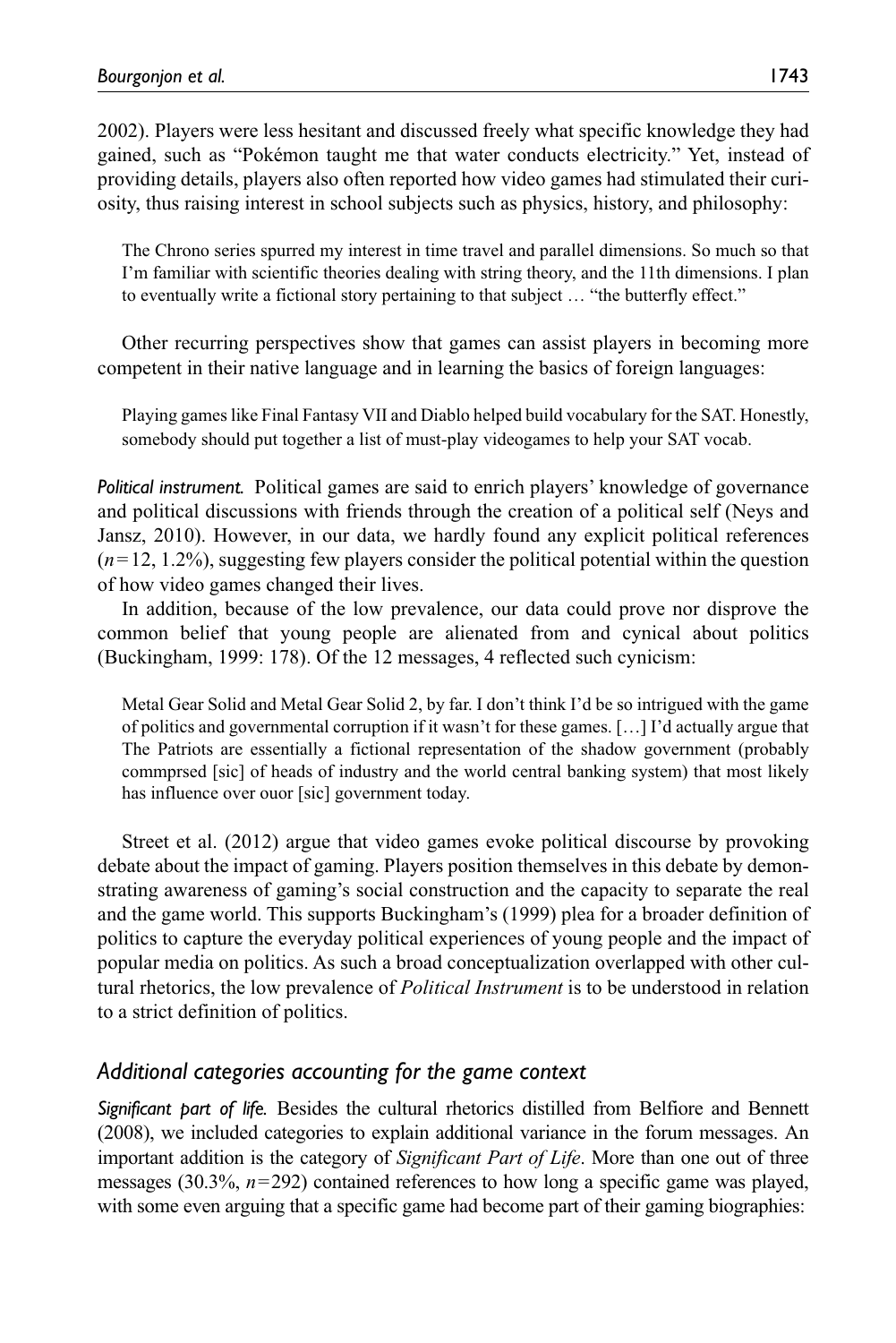Megaman 7: Probably the game I remember most from childhood, […] I was obsessed with the game, I even have the final password memorized to this day: 1415558578236251. For a child, I thought that was pretty impressive.

To examine whether the time invested in a specific game is related to indications of pleasure, we calculated the correlation coefficient for *Significant Part of Life* and *Personal Well-Being*, revealing that both categories correlate only weakly (*r*=.16, *n*=964, *p*<.001).

*Appreciating game design.* Many players also articulate how game design made them reflect on the medium itself (*Appreciating Game Design*, 18.8%, *n*=181) because they exhibited innovating game play mechanics or fascinating narratives:

Braid—Similar to Portal, Braid takes two simple concepts (Super Mario Bros-style platforming and time-travel) and combines them into a stellar puzzle game. But more than that, it […] results in a culmination of all that is best in art. If any game could ever be considered "artistic," Braid is it.

According to Gee (2003), video games challenge players to think like designers. After all, only by figuring out the game rules and mechanics, players will be able to master the game. Within the forums, many players claim that they are indeed "learning about and coming to appreciate design and design principles" (p. 49):

Metal Gear Solid 3: Snake Eater—I consider it to be the pinnacle of depth in gameplay. With every playthrough, I was discovering new gameplay techniques that I hadn't noticed before. Nearly every other game out there seems shallow by comparison.

*Real-life action.* So far, we discussed changes in people's self-perceptions and left out whether video games can cause *Real-Life Action*. We found indications that the impact on people's lives surpasses attitudes and intentions. For example, many players discussed taking on hobbies ("I got into skateboarding and punk after i played the first Tony Hawk Pro Skater"), and for some, video games have even influenced their career  $(n=83, 8.6\%)$ :

Believe it or not, Fallout 3 may end up being responsible for my life's work, and it's not the game itself but one little piece of the audio that's responsible. I got hooked on Galaxy News Radio […] I thought to myself, "whatever happened to good old-fashioned radio plays like that?" Then I thought "with the advent of the podcast, this old content delivery form could be brought back to life!" So I put an ad on Craigslist looking for writers […] We're up to a tenperson creative and acting team […] Plus, once our show goes live in May, it could be the spark plug for an Internet radio station. […] How's that for gaming making life better?

# **Conclusion**

By analyzing players' positive experiences using a theory-based coding scheme that is attentive to the wide array of effects that have been ascribed to the arts, this study offers a broad perspective on the attributed impact of video games. We found traces of most arts-centered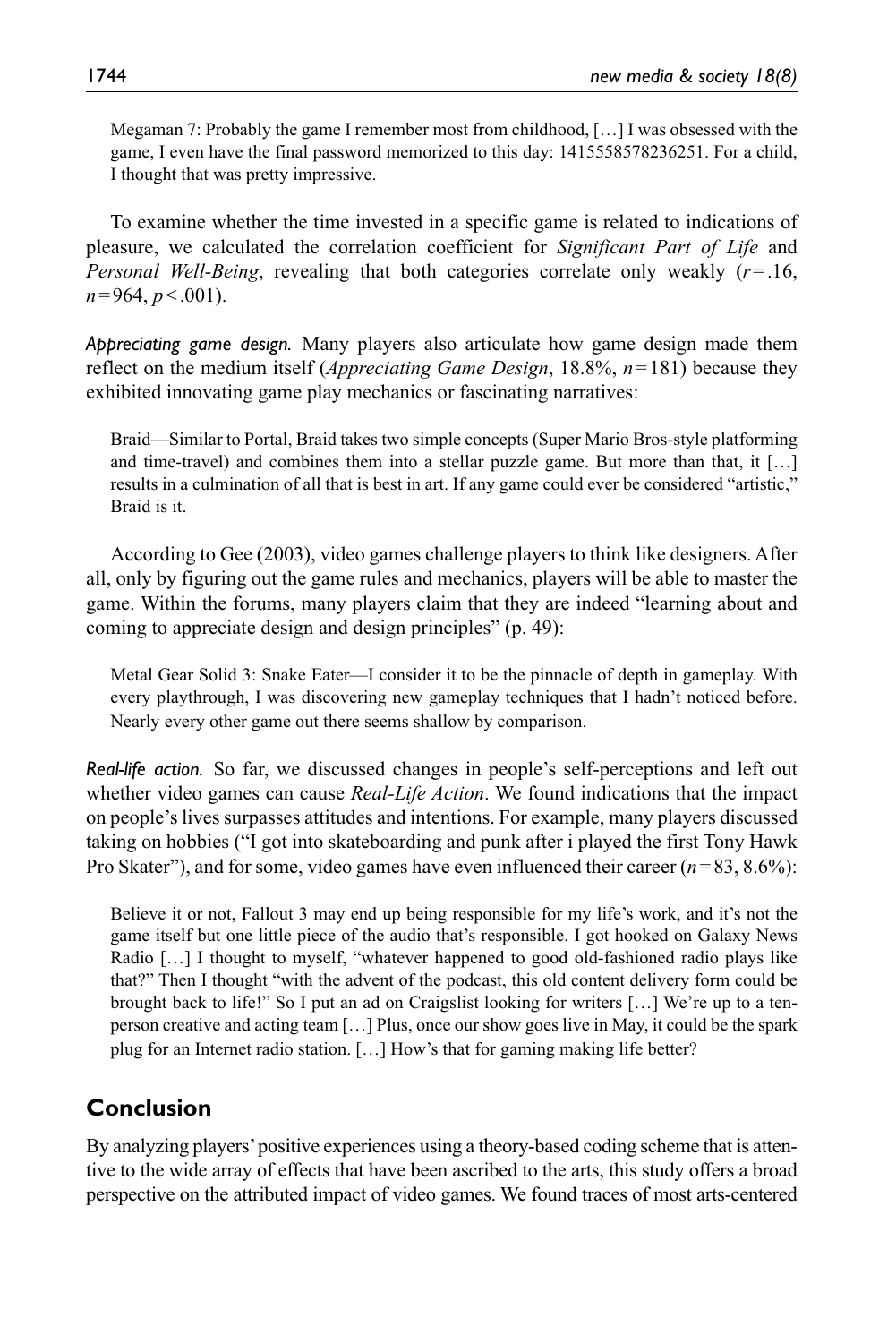categories in players' forum messages. The results show that players refer to cultural rhetorics, such as "Civilization," "Self-Development," and "Personal Well-being," that are central to the philosophy of the impact of the arts (Belfiore and Bennett, 2008). Furthermore, our study has revealed additional categories for studying discussions about video gaming: "Significant part of life," "Appreciating game design," and "Real-life action."

## *Findings in line with previous research*

In the "Results and discussion" section, we addressed many similarities in how players and academics define and interpret the positive effects of games. As suggested in the literature, players indeed report making friends in-game and reflect on the quality of those online friendships. Players on the forums also confirm that games can serve as equipment for living. Additionally, by taking on the role of virtual characters and their perspectives, players are susceptible to the Proteus effect. Furthermore, players are well aware of the presumed dangers of excessive play. As scholars point out, moderation can enhance well-being, which players also report in their comments. Also, pleasure is not that often reported as a profound impact of gaming on the lives of the players, which is in line with academic discourse and could be exemplary of players' eagerness to position games as a legitimate form of media, even art. Finally, we found evidence that many gamers indeed came to appreciate game design.

# *Findings that problematize previous research*

Our analysis also exposed how many forum messages problematize concepts and ideas commonly used by academics.

First, the idea that players have become omnivorous in their media consumption was not reflected in the forum messages, as video games were not often reported as an incentive for reading literature or attending theater. Players on the forums appear to be on a cultural diet of video gaming and are only drawn to other works of art when there is a clear and straightforward thematic overlap (e.g. between BioShock and the work of Ayn Rand).

Second, many players challenge the overly negative conceptualization of the impact of video games in the academic debate. With regard to escapism, players provide indications of improved feelings of personal well-being, for example, by traveling to virtual worlds. This also pertains to the call for a broadened perspective on catharsis to include the relief of stress and pain through mood management. In order to attend to the cultural discussion about video games as reflected in the forum messages, scholars should widen the scope of catharsis by refining and broadening the concept (see Ferguson, 2010).

Third, in contrast to research on mental health risks as a consequence of video gaming (see Ferguson, 2010), we found that many messages rather focus on the psychological benefits. This might inform research on the use of video games in institutionalized therapeutic practice. According to Ceranoglu (2010), many therapists and scholars are still hesitant to use video games because of perceived negative effects. Based on players' descriptions of gaming as self-medicating—for both daily concerns (e.g. stress relief) and serious psychological traumas (e.g. abuse)—we suggest a reassessment of this negative evaluation through further research on the testimonies of players.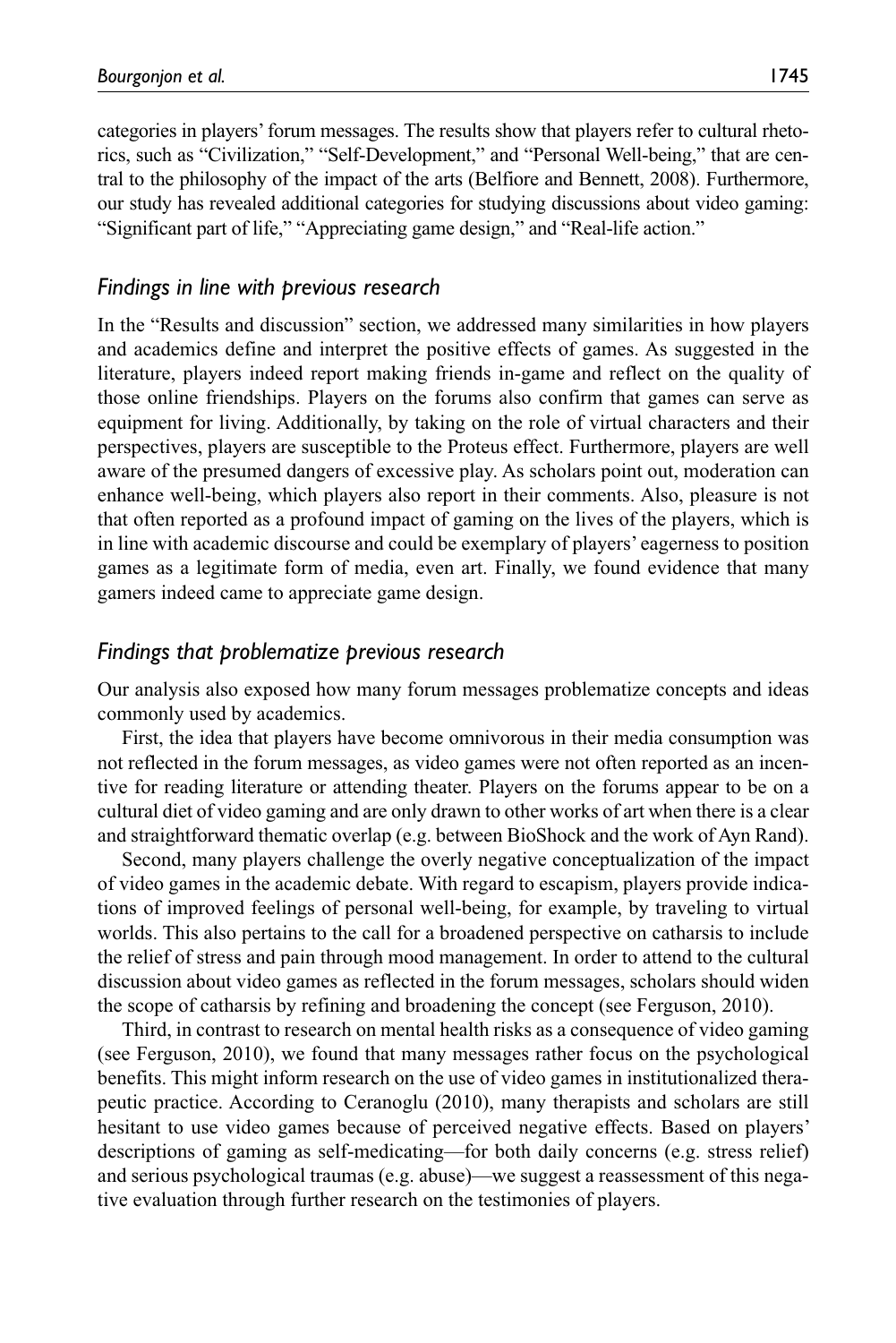Fourth, we found similar criticism on the concept of game-based learning. While the academic debate mainly focuses on the introduction of video games in education to stimulate the acquisition of attitudes and skills, players also tackle the question of content. They noted that games foremost raised their curiosity about a variety of (school) subjects.

### *Implications for practice*

Given the nature of video games as a "site of struggle" (McAllister, 2004: 24), the results of confronting cultural rhetorics reflected in forum messages with academic research about video gaming have implications for other stakeholders in the debate about the impact of video games.

Salen and Zimmerman (2004) rightly point out that *game designers* should consider dominant ways of thinking within culture when constructing characters, designing plots, and creating moral dilemmas. Similarly, our research could inspire game design by clarifying how players perceive the multitude of video games' effects. Knowledge about these cultural rhetorics can help designers to align or even detach themselves from conventional perspectives, thus inspiring or revitalizing game design. Additionally, our results can inspire *marketeers* to promote video games using a much broader palette of emotions and beliefs than the rather clichéd "promise of sex, violence and glory on the electronic battlefield" (Egenfeldt-Nielsen et al., 2008: 139).

Because of the contentious nature of the debates about the impact of the arts, it often proves difficult for *policy makers* to find clear-cut evidence for making grounded decisions. Therefore, policy makers often turn to an economic logic. Belfiore and Bennett (2008) have tried to broaden the agency of policy makers by reconnecting governance with historically constructed cultural rhetorics. We have attempted to relate these cultural rhetorics to how they are conveyed in the personal stories of players. By taking into account these personal stories, policy makers might further improve the democratic base for justifying their decisions.

#### *Limitations and directions for future research*

Our coding scheme was deducted from a generalized theory about the impact of the arts that does not explicitly differentiate between artistic expressions and art forms (Belfiore and Bennett, 2008). Arguably, our findings could have been different or more pronounced if we would have distinguished between types of play or game genres. Within the academic debate about the impact of video games, there is a convention that playing a shooter game like *Counter-Strike* will lead to *Catharsis*, massively multiplayer online games (MMOs) like *World of Warcraft* to *Community*, and simulation games like *Europa Universalis* to *Education*. Future research could tackle this by addressing the issue of game genres and by accounting for the different ways of game play.

Also, as Hsieh and Shannon (2005) point out, within the confines of directed qualitative content analysis, it is "more likely to find evidence that is supportive rather than nonsupportive of a theory" (p. 1283). However, this risk is reduced because the theoretical basis of our coding scheme is embedded within the tradition of cultural policy and the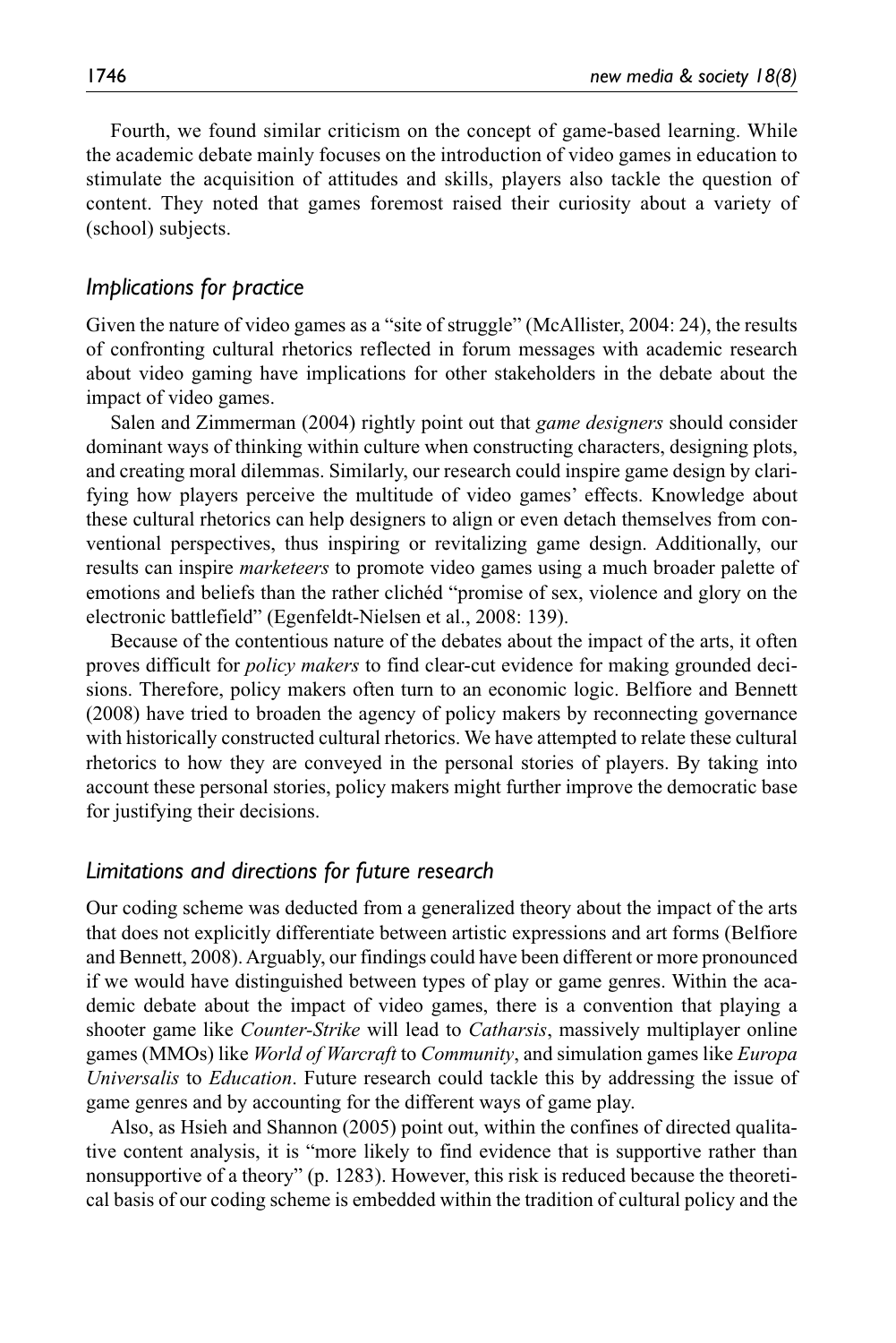history of ideas, rather than the study of (the impact of) video games. This might provide the necessary distance between the research instrument and the data.

It is also important to note that our coding scheme was built on a historical overview. Our goal was to embed the question about the impact of video games within a broader discussion about the impact of the arts. Other scholars might target the relation between games and play by using a coding scheme based on Sutton-Smith's (1997) rhetorical framework, thus clarifying the particular functions and ludic forms that might underlie both. An important question remains whether we should strive for further delineating the categories or whether we should accept the significant overlap between many of these historically constructed cultural rhetorics (e.g. when taking on a broader approach to politics). On the one hand, a clear delineation might help to address specific research questions such as the impact of gaming on well-being, but on the other hand, specification might be necessary or fruitful when taking on a broader approach to the research of complex cultural rhetorics about the impact of video games on players' lives.

### **Funding**

This work was supported by the Research Foundation—Flanders (FWO).

### **References**

- Allahverdipour H, Bazargan M, Farhadinasab A, et al. (2010) Correlates of video games playing among adolescents in an Islamic country. *BMC Public Health* 10: 286–292.
- Behrenshausen BG (2013) The active audience, again: player-centric game studies and the problem of binarism. *New Media & Society* 15: 872–889.
- Belfiore E (2006) The social impacts of the arts—myth or reality? In: Mirza M (ed.) *Culture Vultures: Is UK Arts Policy Damaging the Arts?* London: Policy Exchange Limited, pp. 20–37.
- Belfiore E (2009) On bullshit in cultural policy practice and research: notes from the British case. *The International Journal of Cultural Policy* 15: 343–359.
- Belfiore E and Bennett O (2008) *The Social Impact of the Arts: An Intellectual History*. Basingstoke: Palgrave Macmillan.
- Bogost I (2007) *Persuasive Games: The Expressive Power of Videogames*. Cambridge: The MIT Press.
- Buckingham D (1999) Young people, politics and news media: beyond political socialisation. *Oxford Review of Education* 25(1–2): 171–184.
- Burke K (1969) *A Grammar of Motives*. Berkeley, CA: University of California Press.
- Bushman BJ, Baumeister RF and Phillips CM (2001) Do people aggress to improve their mood? Catharsis beliefs, affect regulation opportunity, and aggressive responding. *Journal of Personality and Social Psychology* 81(1): 17–32.
- Ceranoglu TA (2010) Video games in psychotherapy. *Review of General Psychology* 14(2): 141– 146.
- Cole H and Griffiths MD (2007) Social interactions in massively multiplayer online role-playing gamers. *Cyberpsychology & Behavior* 10(4): 575–583.
- De Grove F, Bourgonjon J and Van Looy J (2012) Digital games in the classroom? A contextual approach to teachers' adoption intention of digital games in formal education. *Computers in Human Behavior* 28(6): 2023–2033.
- Djikic M, Oatley K, Zoeterman S, et al. (2009) On being moved by art: how reading fiction transforms the self. *Creativity Research Journal* 21(1): 24–29.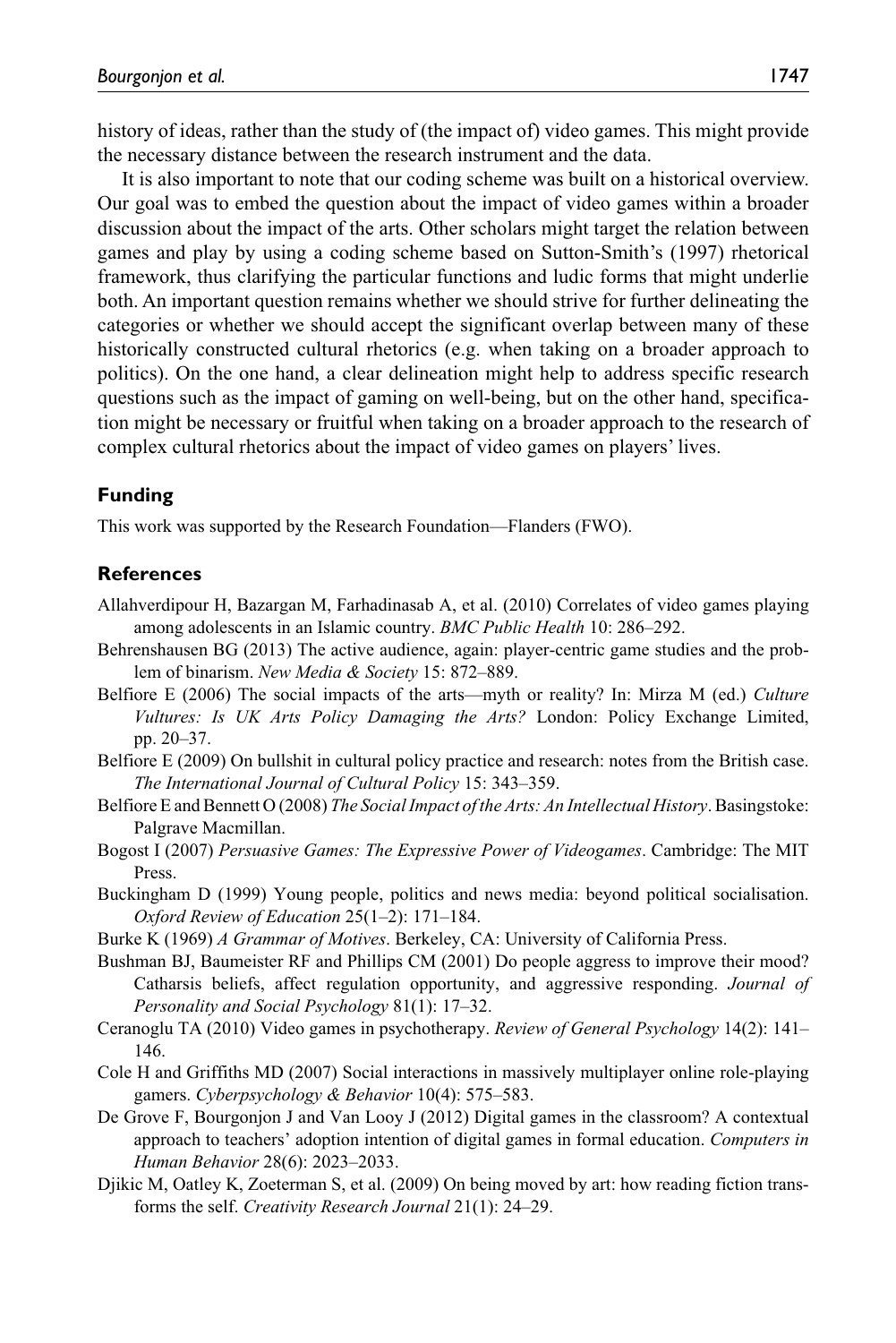- Egenfeldt-Nielsen S, Heide-Smith J and Tosca SP (2008) *Understanding video games. The essential introduction*. New York: Routledge.
- Ferguson CJ (2010) Blazing angels or resident evil? Can violent video games be a force for good? *Review of General Psychology* 14(2): 68–81.
- Ferguson CJ and Rueda SM (2010) The Hitman study: Violent video game exposure effects on aggressive behavior, hostile feelings, and depression. *European Psychologist* 15(2): 99–108.

Foss SK (2004) *Rhetorical Criticism: Exploration and Practice*. Long Grove, IL: Waveland press.

- Gee JP (2003) *What Video Games Have to Teach us about Learning and Literacy*. New York: Palgrave Macmillan.
- Gee JP (2007) *Good Video Games and Good Learning: Collected Essays on Video Games*. New York: Peter Lang.
- Gerber HP (2009) From the FPS to the RPG: using video games to encourage reading YAL. *The Alan Review* 36: 87–91.
- Hormes JM, Rozin P, Green MC, et al. (2013) Reading a book can change your mind, but only some changes last for a year: food attitude changes in readers of The Omnivore's Dilemma. *Frontiers in Psychology* 4(778): 1–8.
- Hsieh HF and Shannon SE (2005) Three approaches to qualitative content analysis. *Qualitative Health Research* 15(9): 1277–1288.
- Kaczmarek LD and Drazkowski D (2014) MMORPG escapism predicts decreased well-being: examination of gaming time, game realism beliefs, and online social support for offline problems. *Cyberpsychology, Behavior and Social Networking* 17(5): 298–302.
- Kirsch SJ (2006) *Children, Adolescents, and Media Violence*. Thousand Oaks, CA: SAGE.
- Linderoth J (2012) Why gamers don't learn more: an ecological approach to games as learning environments. *Journal of Gaming and Virtual Worlds* 4(1): 45–62.
- McAllister KS (2004) *Game Work: Language, Power, and Computer Game Culture*. Tuscaloosa, AL: The University of Alabama Press.
- Mo PKH and Coulson N (2008) Exploring the communication of social support within virtual communities: a content analysis of messages posted to an online HIV/AIDS support group. *Cyberpsychology & Behavior* 11(3): 371–374.
- Moore B (2013) "All hell broke loose": why MoMA is exhibiting Tetris and Pac-man. *Wired*. Available at:<http://www.wired.com/2013/05/moma-video-games/>
- Neys J and Jansz J (2010) Political internet games: engaging an audience. *European Journal of Communication* 25(3): 227–241.
- Poels K, IJsselsteijn WA and de Kort Y (2014) World of Warcraft, the aftermath: how game elements transfer into perceptions, associations and (day)dreams in the everyday life of massively multiplayer online role-playing game players. *New Media & Society*. Epub ahead of print 2 February. DOI:10.1177/1461444814521596.
- Ross C (1999) Finding without seeking: the information encounter in the context of reading for pleasure. *Information Processing & Management* 35(6): 783–799.
- Ryan RM, Rigby CS and Przybylski A (2006) The motivational pull of video games: a self-determination theory approach. *Motivation and Emotion* 30(4): 347–363.
- Salen K and Zimmerman E (2004) *Rules of Play. Game Design Fundamentals*. Cambridge: The MIT Press.
- Squire KD (2002) Cultural framing of computer/video games. *Game Studies: The International Journal of Computer Game Research* 2(1). Available at: [http://www.gamestudies.org/0102/](http://www.gamestudies.org/0102/squire/) [squire/](http://www.gamestudies.org/0102/squire/) (accessed 01 August 2014).
- Squire KD (2008) Video-game literacy. A literacy of expertise. In: Coiro J, Knobel M, Lankshear C, et al. (eds) *Handbook of Research on New Literacies*. Mahwah, NJ: Lawrence Erlbaum, pp. 635–670.